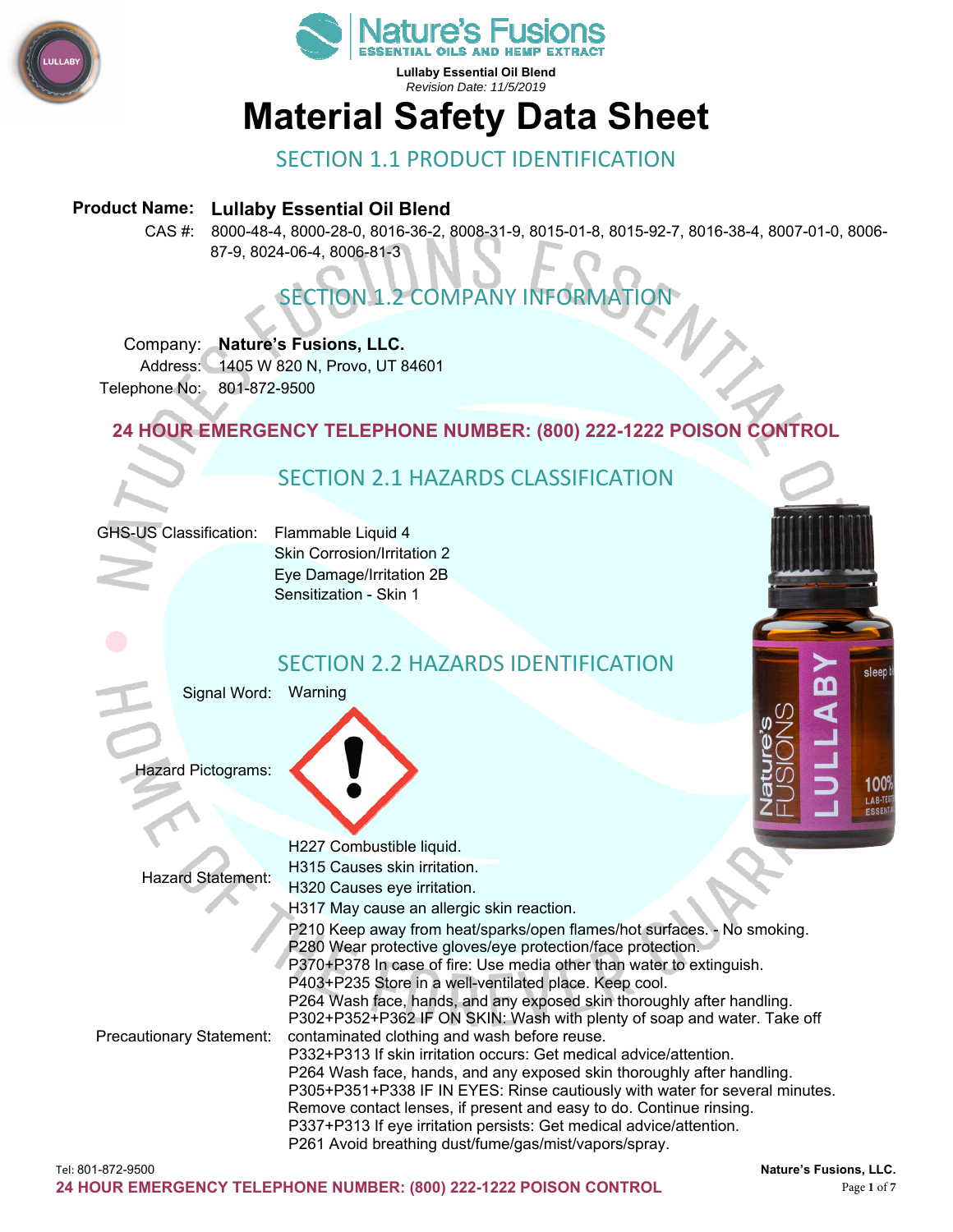



**Lullaby Essential Oil Blend**  *Revision Date: 11/5/2019*  P272 Contaminated work clothing should not be allowed out of the workplace. P333+P313 If skin irritation or rash occurs: Get medical advice/attention. P363 Wash contaminated clothing before reuse. P501 Dispose of contents/container in accordance with local/regional/national/international regulations.

## SECTION 2.3 OTHER HAZARDS INDENTIFICATION

Other Hazards: Toxic to aquatic life.

## SECTION: 3. COMPOSITION / INFORMATION INGREDIENTS

| <b>Content</b>                    | CAS#      | EC#       | <b>Concentration</b> |
|-----------------------------------|-----------|-----------|----------------------|
| Lemon Eucalyptus Essential Oil    | 8000-48-4 | 286-249-8 | 25% - 50%            |
| Lavender Essential Oil            | 8000-28-0 | 289-995-2 | 15% - 40%            |
| <b>Frankincense Essential Oil</b> | 8016-36-2 | 289-620-2 | $5\% - 25\%$         |
| <b>Mandarin Essential Oil</b>     | 8008-31-9 | 284-521-0 | $5% - 25%$           |
| Marjoram Essential Oil            | 8015-01-8 | 282-004-4 | $1\% - 10\%$         |
| Roman Chamomile Essential Oil     | 8015-92-7 | 283-467-5 | 1% - 10%             |
| Neroli Essential Oil              | 8016-38-4 | 277-143-2 | $< 5\%$              |
| Rose Absolute                     | 8007-01-0 | 290-260-3 | $< 5\%$              |
| Sandalwood Essential Oil          | 8006-87-9 | 284-111-1 | $< 5\%$              |
| Vanilla Absolute                  | 8024-06-4 | 283-521-8 | $< 5\%$              |

\*\*Specified chemical identity and/or exact percentage of composition has been withheld as a trade secret. \*\*

## SECTION 4.1 NECESSARY FIRST AID MEASURES

| Eye Contact:         | Rinse opened eye for several minutes under running water. If symptoms persist, consult a     |  |  |
|----------------------|----------------------------------------------------------------------------------------------|--|--|
|                      | doctor.                                                                                      |  |  |
| Inhalation:          | Supply fresh air and to be sure call for a doctor. In case of unconsciousness, place patient |  |  |
|                      | stably in side position for transportation.                                                  |  |  |
| Ingestion:           | Call a doctor immediately. Drink plenty of water and provide fresh air.                      |  |  |
| <b>Skin Contact:</b> | Wash off with soap and plenty of water. Consult a physician.                                 |  |  |
|                      |                                                                                              |  |  |
|                      | <b>SECTION 4.2 SYMPTOMS</b>                                                                  |  |  |
|                      |                                                                                              |  |  |
|                      |                                                                                              |  |  |

| Eye Contact:  | Splashes in the eyes may cause irritation and reversible local damage.                             |  |
|---------------|----------------------------------------------------------------------------------------------------|--|
| Inhalation:   | Exposure to vapors from this solvent in excess of the stated occupational exposure limit may       |  |
|               | result in adverse health effects such as mucous membrane and respiratory system irritation         |  |
|               | and adverse effects on kidney, liver and central nervous system.                                   |  |
| Ingestion:    | Swallowing a small quantity of this material will result in serious health hazard. May be fatal if |  |
|               | swallowed and enters airways.                                                                      |  |
| Skin Contact: | May cause an allergic skin reaction. May cause irreversible damage to skin: namely                 |  |
|               | inflammation of the skin or the formation of erythema and eschar or oedema following               |  |
|               | exposure up to four hours. Repeated or prolonged contact with the product may lead to              |  |
|               | removal of natural fats from the skin resulting in non-allergic contact dermatitis and absorption  |  |
|               | through the skin.                                                                                  |  |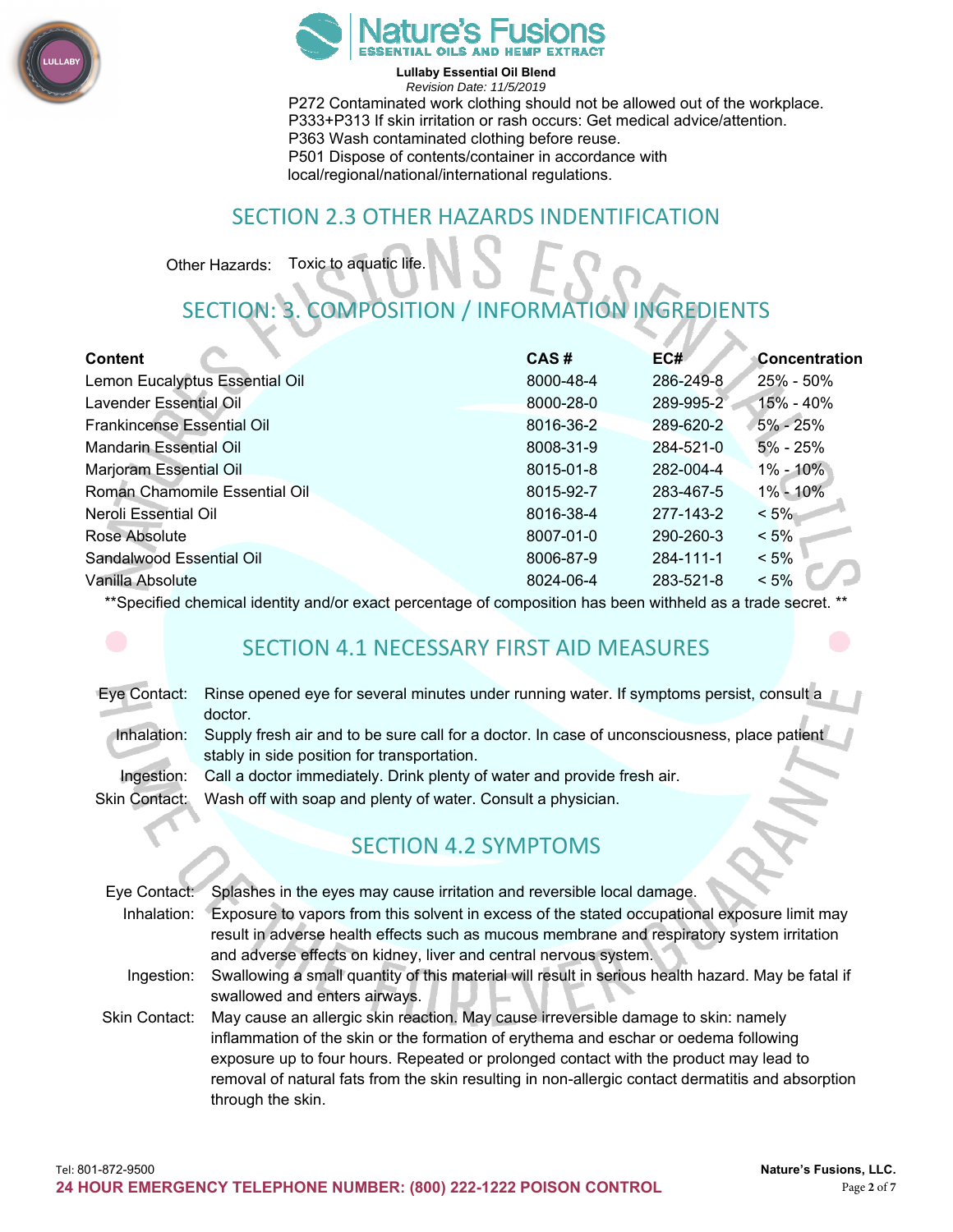



#### SECTION 4.3 OTHER FIRST AID MEASURES

Medical Attention/Special Treatment: Treat symptomatically.

## SECTION 5.1 EXTINGUISHING

Suitable Extinguishing media: CO2. Foam. Dry Chemical. Unsuitable Extinguishing media: Water.

## SECTION 5.2 SPECIAL HAZARD

Special Hazards Arising from Chemical: Fire hazard: A fire will often produce a thick black smoke. Exposure to decomposition products may be hazardous to health. Do not breathe smoke.

## SECTION 5.3 FIRE FIGHTING MEASURES

|                                 | Firefighter Instructions: Use water spray or fog for cooling exposed containers. Exercise |
|---------------------------------|-------------------------------------------------------------------------------------------|
|                                 | caution when fighting any chemical fire. Prevent fire fighting water                      |
|                                 | from entering the environment.                                                            |
| Protection during firefighting: | Wear self-contained breathing apparatus for firefighting if necessary.                    |
|                                 |                                                                                           |
|                                 |                                                                                           |

## SECTION 6.1 ACCIDENTAL RELEASE MEASURES

| Personal Precautions: Use personal protective equipment. Avoid breathing vapors, mist or            |
|-----------------------------------------------------------------------------------------------------|
| gas. Ensure adequate ventilation. Remove all sources of ignition.                                   |
| Beware of vapors accumulating to form explosive concentrations.                                     |
| vapors can accumulate in low areas.                                                                 |
| Protective equipment: Equip cleanup crew with proper protection.                                    |
| Environmental Precautions: Prevent further leakage or spillage if safe to do so. Do not let product |
| enter drains.                                                                                       |
|                                                                                                     |

## SECTION 6.2 ACCIDENTAL RELEASE CLEANING MEASURES

Methods and Material for Cleaning Up: Absorb with liquid-binding material (sand, diatomite, acid binders, universal binders, sawdust). Treat with 2% sodium hydroxide solution. Ensure adequate ventilation.

## SECTION 7.1 PRECAUTIONS FOR HANDLING

Precautions for handling: Avoid inhalation and contact with skin and eyes. Adopt best manual considerations when handling, carrying, and dispensing. Keep away from sources of heat and ignition. Provide appropriate exhaust ventilation at places where dust is formed. Wash after any contact, before breaks and meals, and at the end of the work period. No direct lighting, and no smoking. Contaminated clothing and shoes should be cleaned before re-use.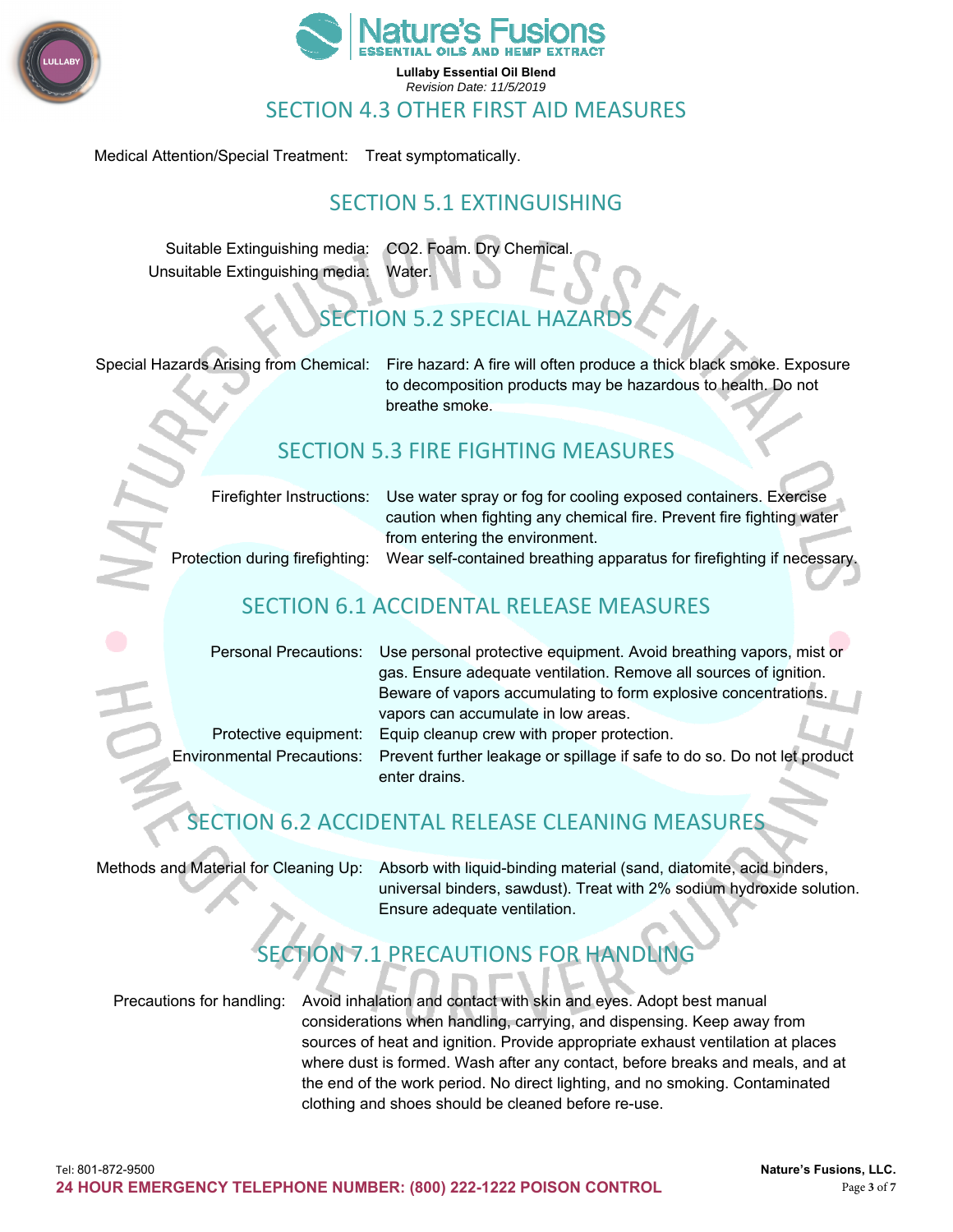



#### SECTION 7.2 CONDITIONS FOR SAFE STORAGE

Conditions for safe storage: Keep container tightly closed in a dry and well-ventilated place. Containers which are opened must be carefully resealed and kep upright to prevent leakage.

#### SECTION 8.1 EXPOSURE AND ENGINEERING CONTROLS

PEL, ACGIH, TLV exposure limit: No additional information available. Appropriate engineering controls: Showers. Eyewash stations. Ventilation systems.

## TION 8.2 PERSONAL PROTECTION/EQUIPMENT

Eye/Face Protection: Tight sealing safety goggles. Hand Protection: Wear protective gloves. Skin and Body Protection: Wear impervious clothing, flame retardant antistatic protective clothing. The type of protective equipment must be selected according to the concentration and amount of the dangerous substance at the specific

workplace. Respiratory Protection: Where risk assessment shows air-purifying respirators are appropriate use a full-face respirator with multi-purpose combination (US) or type ABEK (EN 14387) respirator cartridges as a backup to engineering controls. If the respirator is the sole means of protection, use a full-face supplied air respirator. Use respirators and components tested and approved under appropriate government standards such as NIOSH (US) or CEN (EU). Environmental Exposure Control: Prevent further leakage or spillage if safe to do so. Do not let product enter drains.

## SECTION 8.3 ADDITIONAL INFORMATION

Other: Do not eat, drink, or smoke during use.

#### SECTION 9.1 PHYSICAL PROPERTIES

SECTION 9.2 CHEMICAL PROPERTIES

Appearance: Amber to deep orange liquid. Odor: Strong floral with citrus woody undertones. Odor Threshold: No data available. Physical State: Liquid.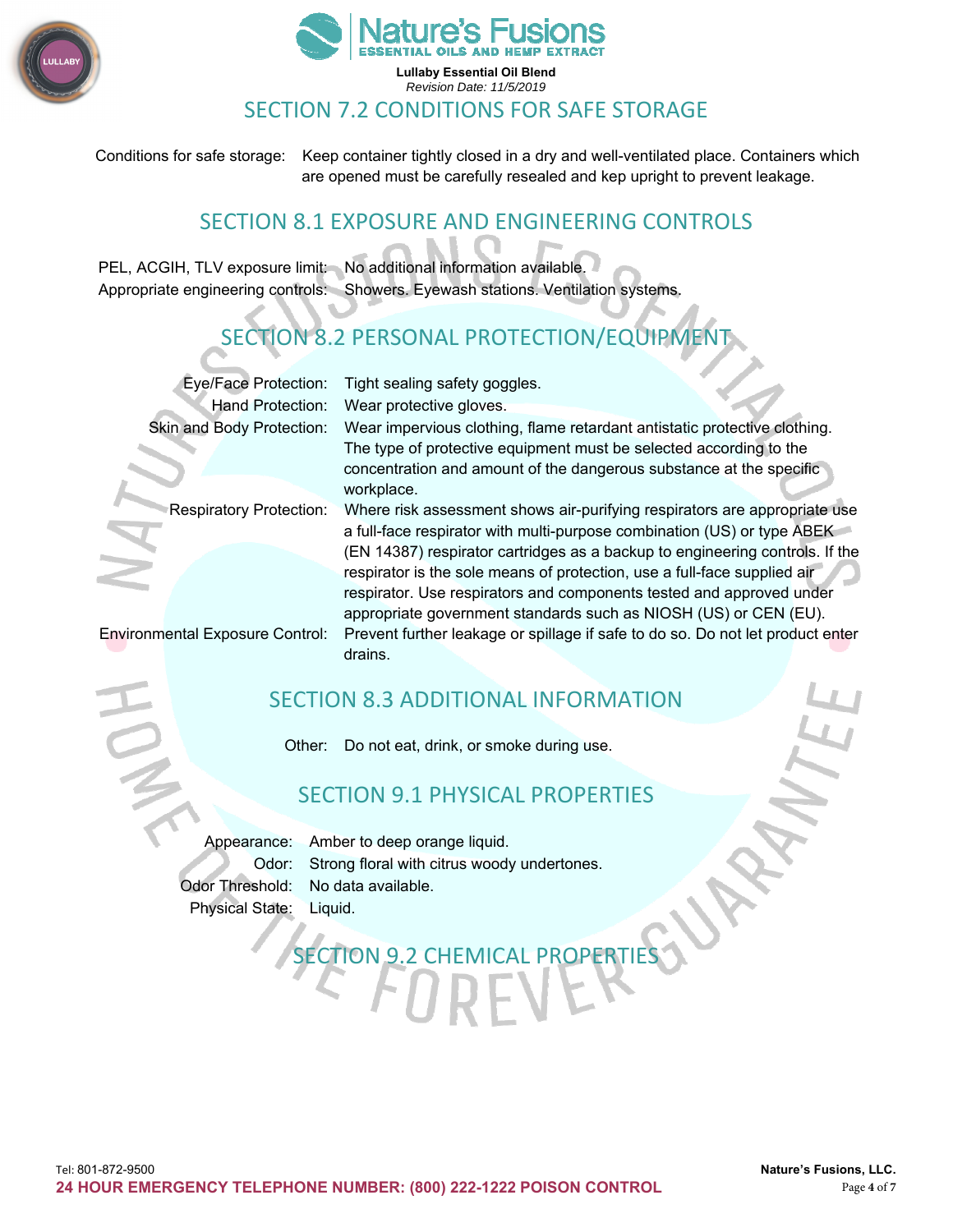



pH: No data available. Melting Point/Freezing Point: No data available. Boiling Point: No data available. Flash Point: 70° C Evaporation Rate: No data available. Flammability (solid, gas): No data available. Explosive limits: No data available. Vapor Pressure: No data available. Vapor Density: No data available. Specific Gravity: 0.820 - 0.930 @ 20° C (68° F) Solubility: Soluble in alcohol and oils. Insoluble in water. Partition coefficient: No data available. (n-octanol/water) Autoignition Temp: No data available. Decomposition Temp: No data available. Viscosity: No data available.

## SECTION 10. STABILITY AND REACTIVITY

Reactivity: In the event of a fire, cabon monoxide can be formed. In the event of a fire,

Chemical Stability: Stable under recommended storage conditions.

Hazardous Reactions: When exposed to high temperatures may produce hazardous decomposition products such as carbon monoxide and dioxide, smoke, nitrogen oxides (NOx). Incompatible Materials: Strong oxidizing agents. Strong acids. Strong alkalis.

Hazardous Combustion CO2. CO. or Decomposition Products:

## SECTION 11.1 ROUTES OF EXPOSURE

Inhalation: Sensitization possible through skin contat. Skin Contact: Irritant to skin and mucous membranes. Eye Contact: Splashes in the eyes may cause irritation and reversible local damage.

carbon dioxide may be formed.

Ingestion: Swallowing a small quantity of this material will result in serious health hazard. May be fatal if swallowed and enters airways.

## SECTION 11.2 RELATED SYMPTOMS

Inhalation: Refer to section 4.2

Skin Contact: Refer to section 4.2 Eye Contact: Refer to section 4.2 Ingestion: Refer to section 4.2

## SECTION 11.3 OTHER TOXICOLOGICAL INFORMATION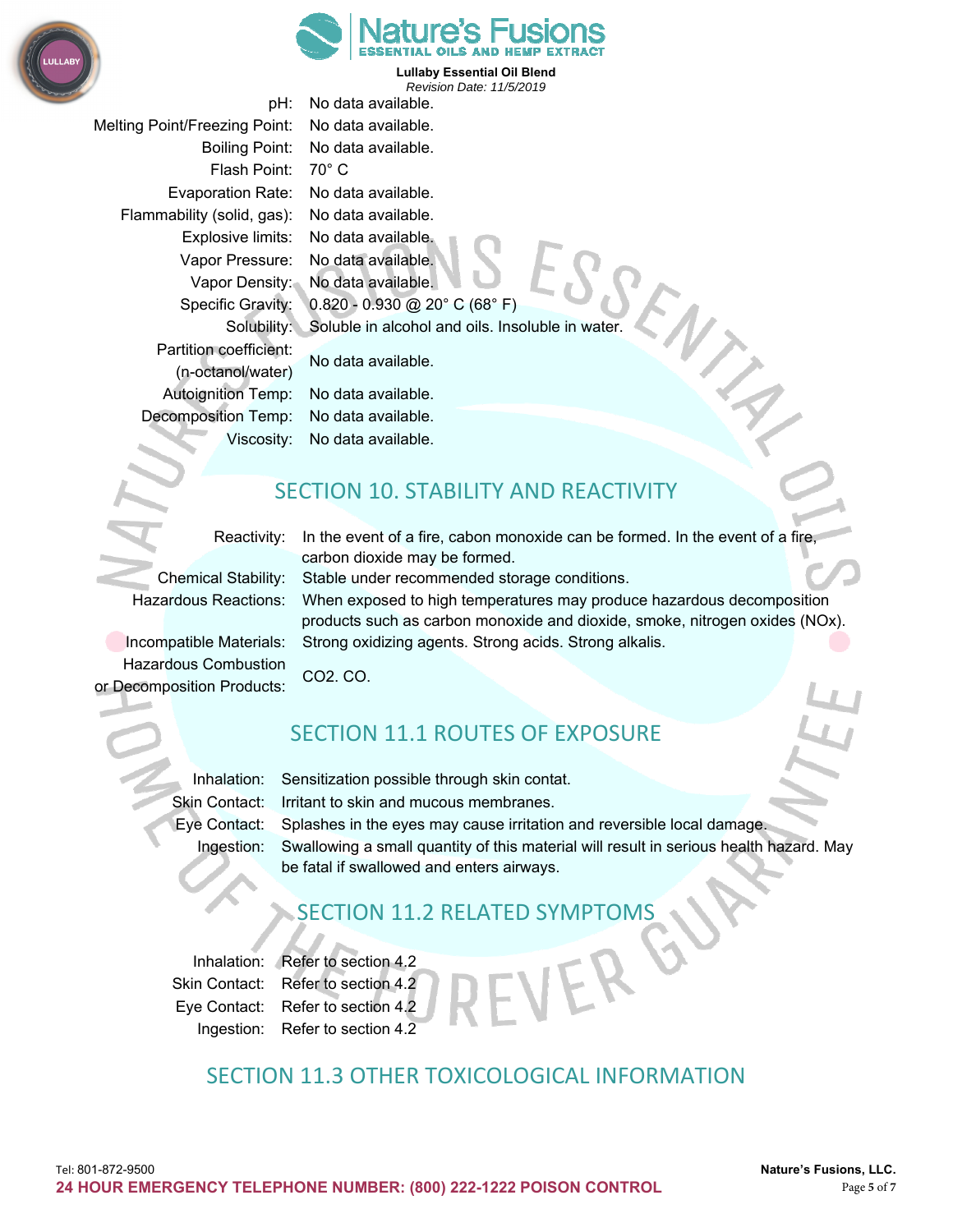



**Lullaby Essential Oil Blend** 

*Revision Date: 11/5/2019*  Delayed/Chronic Effects: May cause allergic reactions on skin, may result in difficulty breathing. Toxicity: No additional information available. Carcinogenic: Not Carcinogenic.

#### SECTION 12.1 ECOLOGICAL INFORMATION

Eco-toxicity: No additional information available. Persistence and Degradability: No additional information available. Bio-accumulative: No additional information available. Mobility in Soil: No additional information available.

## SECTION 12.2 OTHER ECOLOGICAL INFORMATION

Other Adverse Effects: No additional information available.

## SECTION 13. DISPOSAL CONSIDERATION

Waste Disposal Method: Must not be disposed together with household garbage. Do not allow product to reach sewage system. Contaminated Packaging Disposal Method: Disposal must be made according to official regulations.

## SECTION 14. TRANSPORT INFORMATION

DOT Shipping (Land): Not regulated IATA Shipping (Air): Not regulated IMDG Shipping (Boat): Not regulated Proper Shipping Name: Not regulated/Non Hazardous Substance UN #: Not regulated Hazard Class: Not regulated Packaging Group: Not regulated

## SECTION 15. REGULATORY INFORMATION

US Federal Regulations: Ingredients listed on the United States TSCA (Toxic Substances Control Act) inventory International Regulations: Ingredients listed on the Canadian DSL (Domestic Substances List)

## SECTION 16. OTHER INFORMATION

Health Hazard (HMIS): N/A Flammability Hazard (HMIS): N/A Physical Hazard (HMIS): N/A Sara 313: None California Proposition 65: Product contains Myrcene and Eugenol.